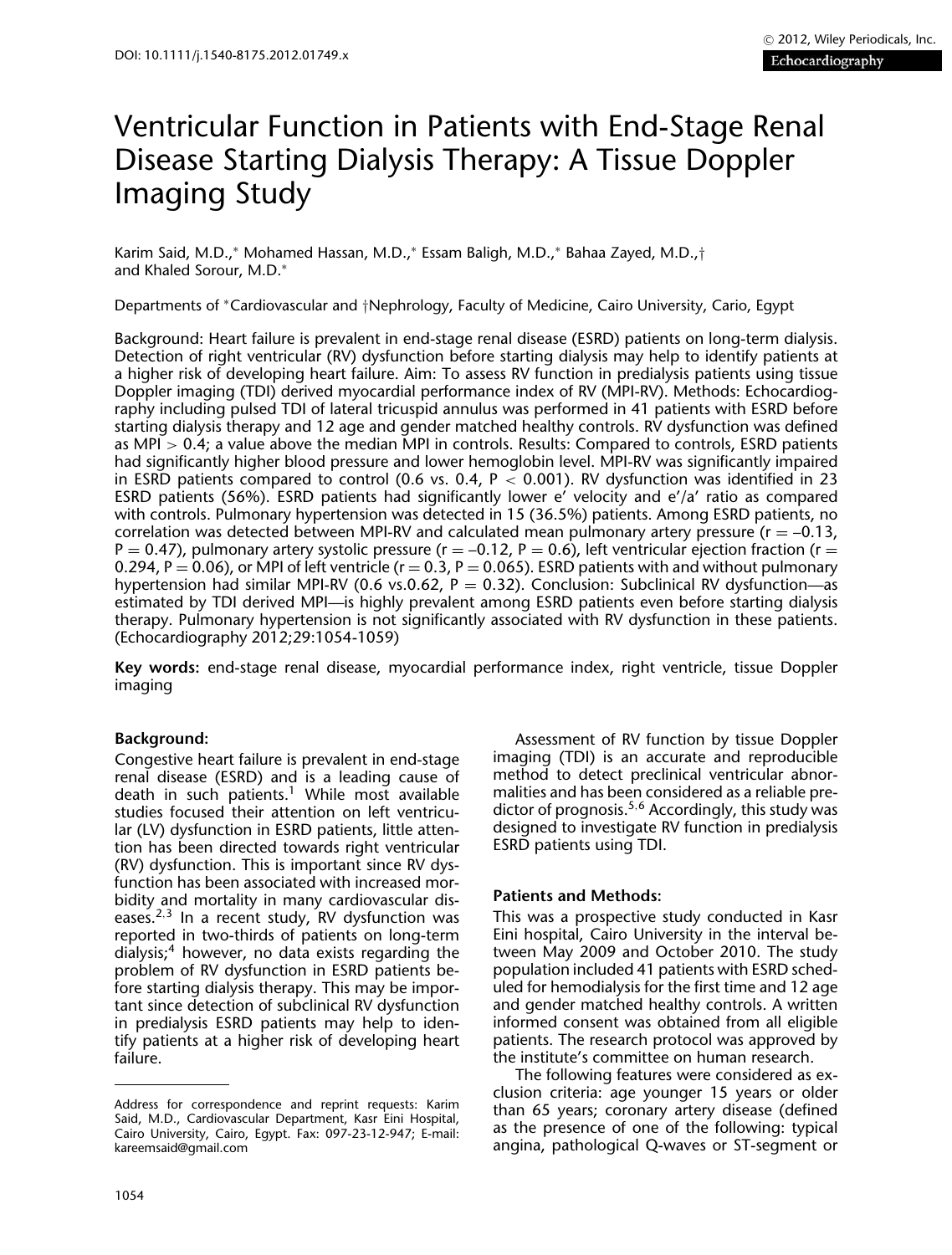T-wave changes specific for myocardial ischemia on ECG, a noninvasive stress test revealing ischemia or any perfusion abnormality, and history of a myocardial infarction or coronary revascularization); LV ejection fraction (LVEF) <40%; valvular lesions beyond mild severity using different quantitative and qualitative parameters based on American Society of Echocardiography (ASE) recommendations<sup>7,8</sup>; atrial fibrillation or paced rhythm; pericardial effusion with evident cardiac compression by echocardiography; constrictive pericarditis; haemoglobin level less than 8 gm/dL; or patients with advanced chronic obstructive pulmonary disease, interstitial pneumopathy, or chronic thromboembolic disease.

All patients were evaluated by clinical assessment, chest x-ray, laboratory tests, and comprehensive echocardiographic examination. Estimated glomerular filtration rate (eGFR) was calculated using the modification of diet in renal disease equation.<sup>9</sup>

#### **Echocardiographic Examination:**

Images were obtained via Philips iE33 (Philips Medical Systems, Andover, MA, USA) with 2 and 2.5 MHz sector transducer equipped with TDI mode while the patient in the left lateral decubitus position. All measurements were taken on three consecutive beats and the mean values were used. No measurements were taken within five cycles of an ectopic beat.

LV diameters and wall thickness were measured according to criteria provided by the  $ASE<sup>10</sup>$ LVEF was calculated using Simpson's rule. Three RV dimensions were taken in the apical four chamber view at end diastole:10 basal RV measurement  $(RVD<sub>1</sub>)$  at the level of tricuspid annulus; mid RV measurement ( $RVD<sub>2</sub>$ ) at the level of RV papillary muscles; and base-to-apex measurement  $(RVD<sub>3</sub>)$ .

Pulmonary artery systolic pressure (PASP) was calculated as:  $4 \times$  (peak tricuspid regurge velocity)<sup>2</sup> + right atrial pressure.<sup>11</sup> Right atrial pressure was estimated from the diameter and respiratory motion of inferior vena cava in the subcostal view.12 Pulmonary hypertension was defined as a value of PASP  $>$  35 mmHg. Mean pulmonary artery pressure (MPAP) in mm Hg was calculated according to the equation:  $MPAP = 80 - (RV out$ flow acceleration time/2). $13,14$  RV outflow tract acceleration time was measured as the time interval between the beginning of the pulmonary flow and its peak velocity with the pulsed-wave Doppler sample volume positioned in the region of the pulmonary valve annulus.

### **TDI:**

In the apical four chamber view, the sample volume was placed at the lateral margin of the tricuspid annulus and the cursor was oriented so that it was parallel to the direction of the annulus motion. Wall filter was set at 100 Hz and the gain control was reduced to magnify the quality of the graphic signal. All velocities were measured, whenever possible, during end expiration. Peak systolic (s'), early diastolic (e'), and late diastolic (a') annular velocities were measured and e'/a' ratio was computed. Myocardial performance index (MPI) of RV was calculated by measuring two time intervals in the same cardiac cycle. A interval which represents the time interval between cessation of a'-wave and onset of the next e'-wave, and B interval which is the duration of s'-wave. MPI was calculated as  $(A - B)/B$ .<sup>15</sup> Similarly, MPI of LV was calculated by pulsed TDI analysis of lateral margin of the mitral annulus. Because of the lack of validation studies to define the upper normal reference of MPI-RV in different age groups and ethnic populations, RV dysfunction in this study was defined as MPI-RV value more than median value of MPI in the control group (MPI  $> 0.4$ ).

#### **Statistical Analysis:**

Statistical analysis was performed using Statistical Package for Social Sciences, version 16 (SPSS 16). Using Kolmogrov–Smirnov test, all continuous variables showed abnormal distribution. Qualitative data were presented as number (percentage) while quantitative data were presented as median (range). Comparisons were performed using Mann–Whitney test and  $\chi^2$  analysis. Bivariate correlation was performed using Spearman correlation coefficient. Probability value of  $< 0.05$  was considered statistically significant.

#### **Results:**

#### **Clinical Characteristics:**

The baseline clinical characteristics of the study groups are shown in Table I. Both study groups were similar regarding age, gender, body mass index, and heart rate. Hemoglobin level was significantly lower in ESRD patients. Systemic hypertension was highly prevalent among ESRD patients (83%) and in many patients it was not adequately controlled with the consequence that systolic and diastolic blood pressure readings were significantly higher when compared to controls. The median duration between diagnosis of ESRD and enrolment was 9 days (range 3–60 days)

#### **Echocardiographic Assessment of LV:**

Both study groups showed similar LV cavity dimensions but LV wall thickness was significantly greater in ESRD group (Table II). Regional myocardial wall motion abnormalities at rest were detected in two patients; both had normal coronary angiography. Despite similar LVEF in both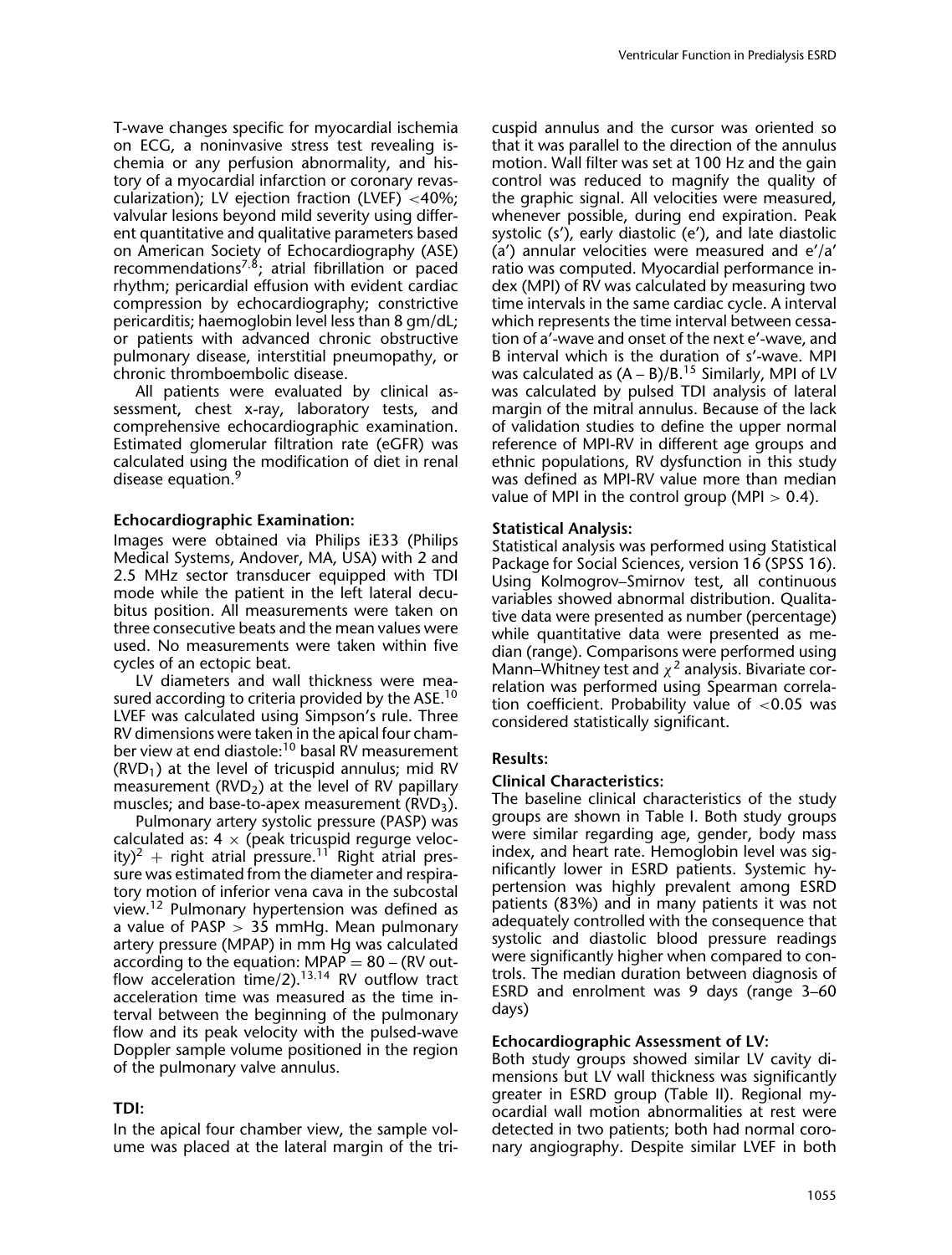| <b>TABLE I</b>                           |                         |                            |         |  |  |
|------------------------------------------|-------------------------|----------------------------|---------|--|--|
| Clinical Characteristics in Study Groups |                         |                            |         |  |  |
|                                          | ESRD Group ( $n = 41$ ) | Control Group ( $n = 12$ ) | P Value |  |  |
| Age (year)                               | $48(21-65)$             | 44 (47–65)                 | 0.184   |  |  |
| Male gender (%)                          | 25(60)                  | 6(50)                      | 0.52    |  |  |
| SBP (mmHg)                               | 160 (100-200)           | 125 (95-130)               | < 0.001 |  |  |
| DBP (mmHg)                               | $100(70-160)$           | $70(65 - 85)$              | < 0.001 |  |  |
| Heart rate (beats/min)                   | 87 (60-120)             | 85 (58-94)                 | 0.3     |  |  |
| Hypertension (%)                         | 34 (83)                 |                            |         |  |  |
| Diabetes mellitus (%)                    | 7(17)                   |                            |         |  |  |
| BMI ( $\text{kg/m}^2$ )                  | 24.3 (19-19.2)          | 25.2 (20-30.1)             | 0.8     |  |  |
| eGFR (mL/min)                            | $10.2(5.5-18)$          | 114 (95-180)               | < 0.001 |  |  |
| Serum creatinine (mg/dL)                 | $8.5(4.5-13.5)$         | $0.8(0.4-1.1)$             | < 0.001 |  |  |
| Hemoglobin (g/dL)                        | $9(8.2-13)$             | $11.9(10.9-15.3)$          | < 0.001 |  |  |
| Current medications (%)                  |                         |                            |         |  |  |
| ACE-I/ARBs                               | 9(22)                   |                            |         |  |  |
| Beta-blockers                            | 5(12)                   |                            |         |  |  |
| Calcium channel blockers                 | 9(22)                   |                            |         |  |  |
| <b>Statins</b>                           | 7(17)                   |                            |         |  |  |
| <b>Diuretics</b>                         | 16(39)                  |                            |         |  |  |

Data are presented as median (range), or number (%). ACE-I = angiotensin converting enzyme inhibitor, ARBs = angiotensin receptor blockers, BMI = body mass index, DBP = diastolic blood pressure, SBP = systolic blood pressure.

| <b>TABLE II</b>                                  |                         |                            |         |  |  |
|--------------------------------------------------|-------------------------|----------------------------|---------|--|--|
| Echocardiographic Features of LV in Study Groups |                         |                            |         |  |  |
|                                                  | ESRD Group ( $n = 41$ ) | Control Group ( $n = 12$ ) | P Value |  |  |
| EDD (cm)                                         | $5.1(4.0 - 7.2)$        | $5.0(4.5-5.5)$             | 0.7     |  |  |
| ESD (cm)                                         | $3.2(2.3-5.8)$          | $3.0(2.3-3.4)$             | 0.34    |  |  |
| SWT (cm)                                         | $1.1(0.7-1.7)$          | $1.0(0.8-1.1)$             | 0.01    |  |  |
| PWT (cm)                                         | $1.1(0.8-1.8)$          | $0.95(0.8-1.1)$            | 0.009   |  |  |
| LV EF $(% )$                                     | $65(43 - 75)$           | $66(60-69)$                | 0.25    |  |  |
| <b>MPI-LV</b>                                    | $0.7(0.3-1.4)$          | $0.45(0.37-0.65)$          | 0.002   |  |  |

Data presented as median (range).  $EDD = end$  diastolic dimension,  $ESD = end$  systolic dimension, PWT = posterior wall thickness,  $SWT =$  septal wall thickness.

study groups, MPI-LV was significantly higher in ESRD group indicating impairment in LV function in ESRD patients.

## **Echocardiographic Assessment of RV:**

Echocardiographic features of RV in both study groups are summarized in Table III. MPI-RV was significantly higher in ESRD patients compared with controls suggesting an impairment of RV function in ESRD patients. When considering MPI- $RV > 0.4$  a threshold to define RV dysfunction, RV dysfunction was identified in 23 ESRD patients (56%). Of note, 18 patients (44%) exhibited MPI- $RV > 0.55$ .

Among ESRD patients, no correlation was detected between MPI-RV and MPAP ( $r = -0.13$ ,  $P = 0.47$ ), PASP (r = -0.12, P = 0.6), LVEF (r = 0.294, P = 0.06), or MPI-LV (r = 0.3, P = 0.065). Diastolic function of RV was significantly impaired among ESRD patients as evident by the significant lower e' velocity and e'/a' ratio as compared with controls. Estimated MPAP significantly correlated with e'/a' ratio ( $r = -0.38$ ,  $P = 0.013$ ).

ESRD patients had higher calculated MPAP compared with controls. Pulmonary hypertension was detected in 15 (36.5%) ESRD patients versus none in controls ( $P = 0.012$ ). No significant differences were detected between ESRD patients with and without pulmonary hypertension in terms of MPI-RV (0.6 vs. 0.62,  $P = 0.32$ ) or s' velocity (13.5 cm/sec vs. 13.1 cm/sec,  $P = 0.89$ ).

## **Discussion:**

Knowledge about RV function in patients with ESRD has lagged extensively behind that of the LV. To the best of our knowledge no data exists regarding RV in ESRD patients starting dialysis therapy. This is important since a substantial number of ESRD patients on hemodilaysis have pulmonary hypertension and development or worsening of RV dysfunction in these patients is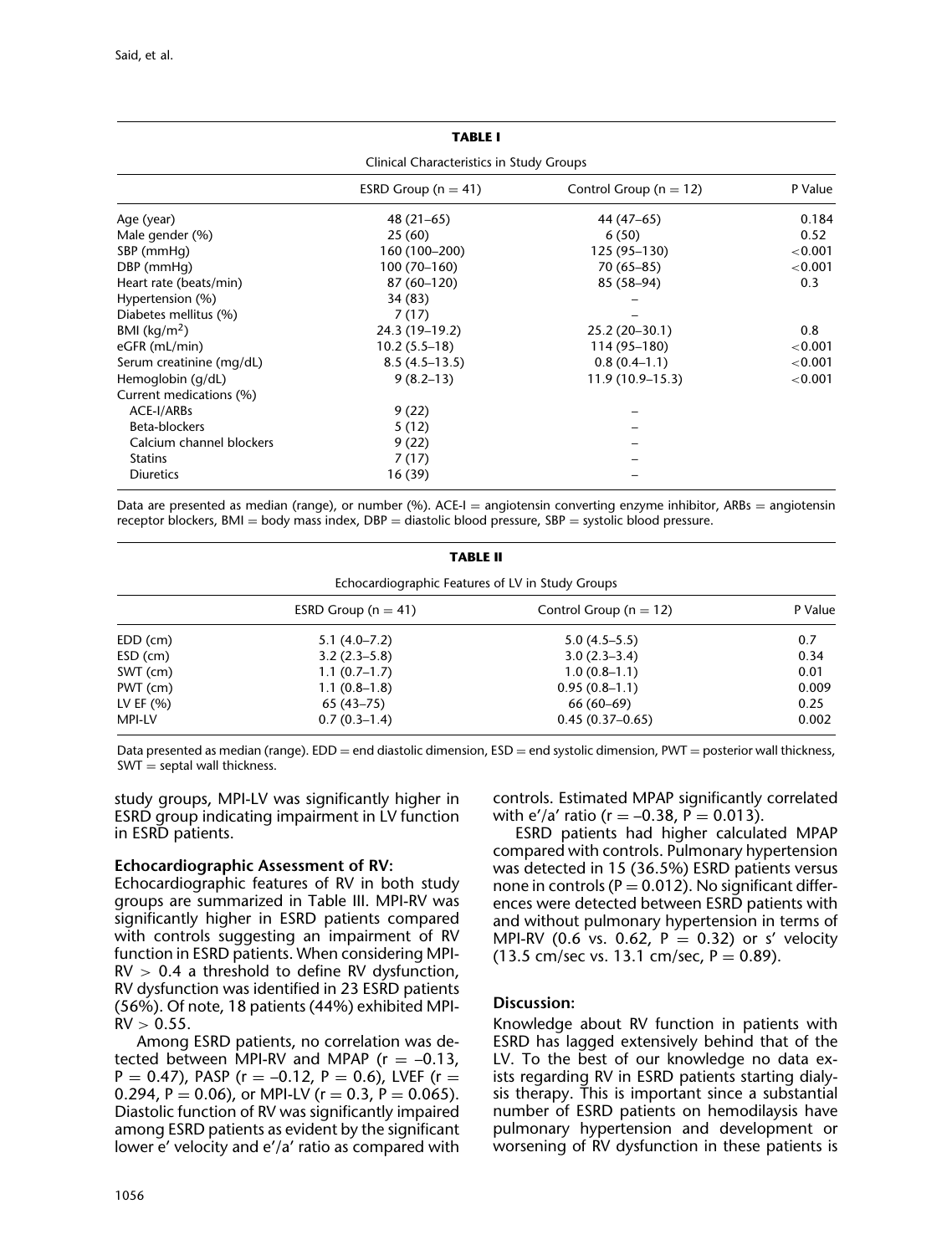| <b>TABLE III</b>                                 |                         |                            |            |  |  |  |
|--------------------------------------------------|-------------------------|----------------------------|------------|--|--|--|
| Echocardiographic Features of RV in Study Groups |                         |                            |            |  |  |  |
|                                                  | ESRD Group ( $n = 41$ ) | Control Group ( $n = 12$ ) | P Value    |  |  |  |
| $RVD_1$ (cm)                                     | $2.3(1.98-2.7)$         | $2.0(1.8-2.4)$             | 0.4        |  |  |  |
| $RVD2$ (cm)                                      | $2.2(1.5-4.2)$          | $2.4(2.1-3.4)$             | 0.496      |  |  |  |
| $RVD3$ (cm)                                      | $6.9(4.5-9.6)$          | $6.4(4.5 - 7.3)$           | 0.2        |  |  |  |
| MPAP (mmHg)                                      | $27.5(20-44)$           | $20.5(13 - 28.8)$          | 0.049      |  |  |  |
| <b>Tricuspid TDI</b>                             |                         |                            |            |  |  |  |
| s'-wave (cm/sec)                                 | $13.4(5.5-24)$          | $13.8(11-15)$              | 0.59       |  |  |  |
| e'-wave (cm/sec)                                 | $10.9(6.0-19.5)$        | $13(8.1-18)$               | 0.03       |  |  |  |
| a'-wave (cm/sec)                                 | $18.5(8.6-28)$          | $15.2(10-22)$              | 0.12       |  |  |  |
| $e^{\prime}/a^{\prime}$                          | $0.57(0.34-1.5)$        | $0.84(0.75-1.2)$           | 0.001      |  |  |  |
| <b>MPI-RV</b>                                    | $0.6(0.27-1.2)$         | $0.4(0.28-0.5)$            | ${<}0.001$ |  |  |  |

Data presented as median (range).

associated with increased morbidity and mortality.<sup>16,17</sup> Our results showed that RV function as assessed by TDI derived MPI is significantly impaired in predialysis patients.

Reliable assessment of RV with conventional echocardiography is difficult because of the complex anatomy of RV. RV systolic function can be evaluated using several parameters: tricuspid annular plane systolic excursion (TAPSE); fractional area change; EF; the rate of pressure rise in the RV (dp/dt); MPI; systolic velocity of the tricuspid annulus; and longitudinal strain and strain rate.<sup>18</sup> Among these parameters, studies have demonstrated the clinical utility and value of MPI, TAPSE, fractional area change, and systolic velocity of the tricuspid annulus.<sup>18</sup> MPI is one of the accurate indices of ventricular performance since it is a combined index of systolic and diastolic functions independent of age, ventricular geometry, or heart rate.<sup>19</sup> This approach is reproducible and feasible in a large majority of subjects both with and without tricuspid regurgitation.<sup>18</sup> As myocardial function deteriorates, ejection time is shortened and the preejection and isovolumic relaxation intervals are lengthened. Obtaining MPI by tissue Doppler rather than the pulsed Doppler method allows measuring of all time intervals from a single cardiac cycle using one imaging view.

Prevalence of RV dysfunction among ESRD in our study is 56%. Noteworthy, 44% of patients exhibited MPI-RV  $> 0.55$ ; the upper reference limit of MPI as per ASE guidelines.18 In a TDI study that assessed RV function in ESRD patients on long-term dialysis, RV dysfunction (defined as MPI  $> 0.53$ ) was identified in 65.8% of patients and its prevalence was higher in the hemodialysis group compared to the peritoneal dialysis group (71.3% vs. 34.6%,  $P < 0.001$ ).<sup>4</sup> The high prevalence of RV dysfunction in our study may be attributed to the substantially high prevalence of systemic hypertension (83%; with uncontrolled pressure in many patients) and LV hypertrophy among our patients. Systemic hypertension and related LV hypertrophy were reported to be associated with RV dysfunction.<sup>20,21</sup> ESRD patients did not show significant change in s'-wave velocity which is a measure for RV systolic function. This does not contradict the usefulness of MPI which is an index for both systolic and diastolic functions (i.e., ventricular performance) while s'-wave velocity assesses systolic function at a single segment that may not truly represent the function of the entire RV. Moreover, the MPI integrates isovolumic and ejection phase indices and, therefore, may become abnormal before an ejection phase indices, such as s'-wave velocity, indicates an abnormality. These may explain the previously reported superior sensitivity of MPI (100%) compared to s'-wave velocity (59%) for detecting RV EF less than 50%.22

ESRD patients in this study showed significant diastolic dysfunction as evident by the lower e' wave velocity and e'/a' ratio. One of the potential mechanisms for impaired RV diastolic function is pulmonary hypertension. Chronic RV pressure overload often results in RV diastolic dysfunction with prolonged diastolic relaxation times and increased diastolic stiffness.23,<sup>24</sup> Furthermore, diastolic dysfunction is linked to myocardial fibrosis which is particularly high in patients with ESRD because of hypertension, increased volume and hyperparathyroidism.<sup>25,26</sup>

Several pathophysiologic mechanisms may adversely affect RV function and impair its adaptation mechanisms: activation of renin– angiotensin–aldosterone system; sympathetic activation; oxidative stress; inflammation with increased circulating cytokines; endothelial dysfunction; anemia and erythropoietin deficiency; and dysregulation of calcium–phosphorus balance.<sup>27,28,29</sup> All these mechanisms are further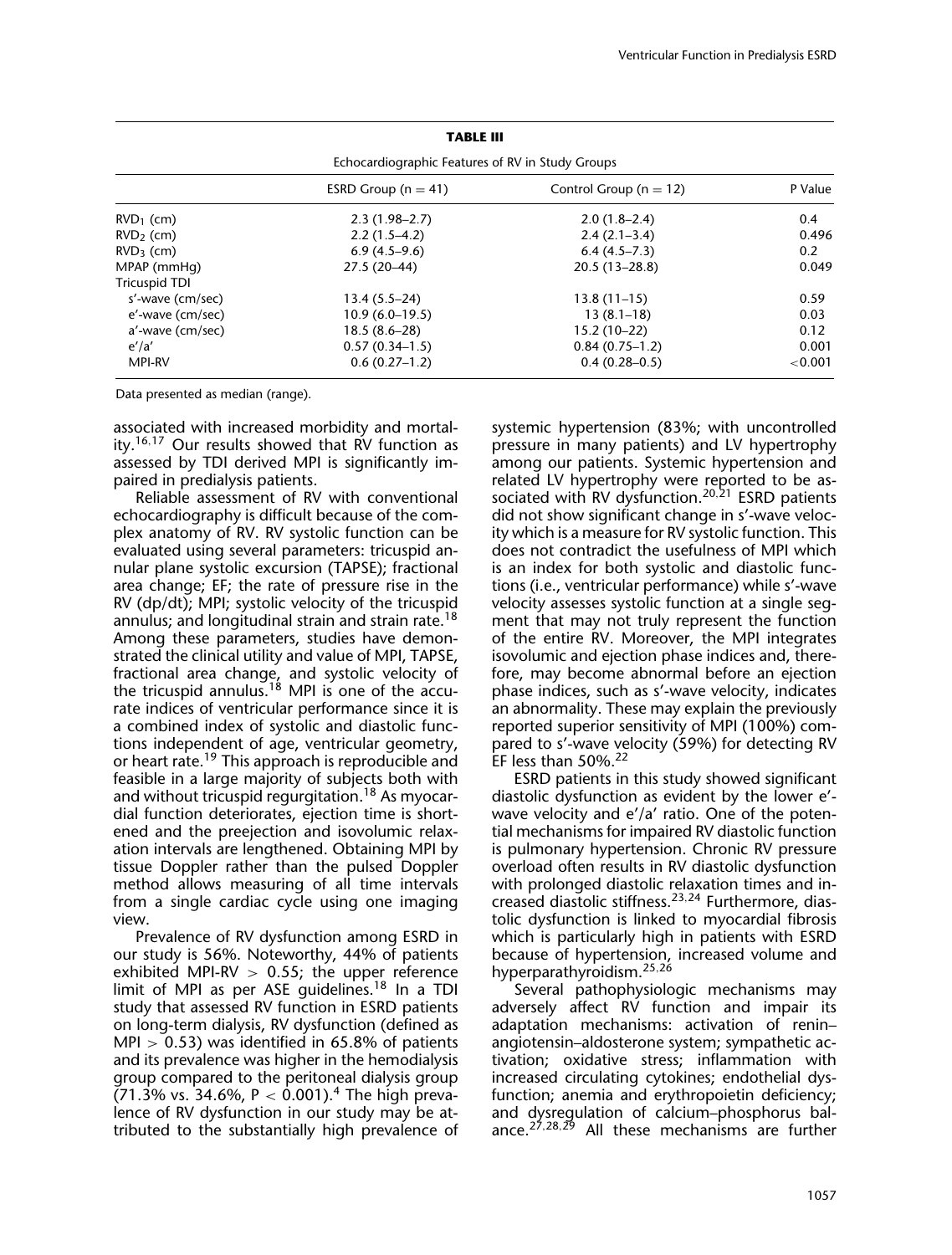accentuated through associated comorbidities (e.g., hypertension, diabetes).

Pulmonary hypertension was reported in 8-40% of predialysis patients.<sup>16,30,31</sup> In our study, pulmonary hypertension was detected in 36.5% of patients. There are several potential mechanisms that may contribute for the development of pulmonary hypertension in patients in ESRD: vasoconstriction of pulmonary vessels secondary to neurohormonal and metabolic derangement; LV diastolic dysfunction; increased stiffness of the pulmonary vasculature secondary to calcification; and high cardiac output induced by anemia.<sup>32</sup>

The lack of correlation between MPI-RV and calculated MPAP as well as the absence of significant difference in MPI-RV between patients with and without pulmonary hypertension argues against a major role for pulmonary hypertension in the development of RV dysfunction in ESRD patients. However in a study by Paneni et al., MPI-RV showed significant correlation with PASP ( $r = 0.45$ ,  $P < 0.01$ ) among ESRD undergoing long-term hemodialysis (mean duration of 43 months).<sup>4</sup> Nevertheless, the relation between RV dysfunction and pulmonary hypertension may be confounded by the presence of atriovenous fistula in their patients on long-term dialysis. Hemodynamic burden posed by the flow through atriovenous fistula can independently contribute to the development of both RV dysfunction and pulmonary hypertension.4,<sup>16</sup> Interestingly, in the same study by Paneni et al., when analysis was adjusted for pulmonary pressure, hemodialysis treatment was independently associated with MPI- $RV.<sup>4</sup>$ 

In accord with other studies, LV function as assessed with MPI was significantly impaired in patients with chronic kidney disease.<sup>33,34</sup> In our study, the high prevalence of systemic hypertensions and LV hypertrophy may contribute to subclinical LV dysfunction noticed in ESRD patients. Although LV hypertrophy may provide a compensatory mechanism for the increased afterload (caused by systemic hypertension), maladaptive structural changes may ultimately result in development of diastolic and systolic dysfunction. Although LV dysfunction may contribute to the development of RV dysfunction through multiple mechanisms, $3$  the lack of significant correlation between MPI indices of LV and RV in our study argues against a major role of LV dysfunction in the development of RV dysfunction.

The study is predominantly limited by the small number of patients recruited. Small number is attributed to the many exclusion criteria used in the study protocol to rule out many confounding variables that may affect RV function. The MPI was recommended by ASE not to be used

as the sole quantitative method for evaluation of RV function.<sup>18</sup> However, due to our small sample size, it would have been difficult to assess RV function using a strict dichotomous definition that utilizes two different cutoff points and this would be desirable to check in a larger cohort study. Given that MPI is load dependent,<sup>35</sup> volume overload in predialysis ESRD patients may skew the MPI. The same may apply for medications that affect preload and afterload (e.g., diuretics and ACE-I). Patients with clinical CAD were excluded from the study; however, this was not confirmed with coronary angiography in all patients. The effects of volume overload and other factors such as parathyroid hormone, phosphorus, neurohormonal profile, inflammation, and oxidative stress on RV function were not assessed in this study and more research is recommended in these regards. Pulsed TDI velocities were used in this study rather than the newer TDI derivatives of strain and strain rate. However, strain and strain rate indices may be less representative of global RV function. Diagnosis of pulmonary hypertension should be based upon right heart catheterization. However available literature on pulmonary hypertension in ESRD patients is based mainly on echocardiography.

In conclusion, subclinical RV dysfunction—as estimated by TDI derived MPI—is highly prevalent among ESRD patients even before starting dialysis therapy. Large prospective follow up study is needed to confirm whether predialysis ESRD patients with RV dysfunction are at a higher risk for developing congestive heart failure with longterm dialysis.

## **References**

- 1. Stack AG, Bloembergen WE: A cross-sectional study of the prevalence and clinical correlates congestive heart failure among incident US dialysis patients. *Am J Kidney Dis* 2001;38:992–1000.
- 2. de Groote P, Millaire A, Foucher-Hossein C, et al: Right ventricular ejection fraction is an independent predictor of survival in patients with moderate heart failure. *J Am Coll Cardiol* 1998;32:948–954.
- 3. Voelkel NF, Quaife RA, Leinwand LA, et al: Right ventricular function and failure: report of a National Heart, Lung, and Blood Institute and working group on cellular and molecular mechanisms of right heart failure. *Circulation* 2006;114:1883–1891.
- 4. Paneni F, Gregori M, Ciavarella GM, et al: Right ventricular dysfunction in patients with end-stage renal disease. *Am J Nephrol* 2010;32:432–438.
- 5. Yu CM, Sanderson JE, Marwick HT, et al: Tissue Doppler imaging. A new prognosticator for cardiovascular diseases. *J Am Coll Cardiol* 2007;49:1903–1914.
- 6. Meluzin J, Spinarova L, Bakala J, et al: Pulsed Doppler tissue imaging of the velocity of tricuspid annular systolic motion. A new, rapid, and non-invasive method of evaluating right ventricular systolic function. *Eur Heart J* 2001;22:340–348.
- 7. Baumgartner H, Hung J, Bermejo J, et al: Echocardiographic assessment of valve stenosis: EAE/ASE